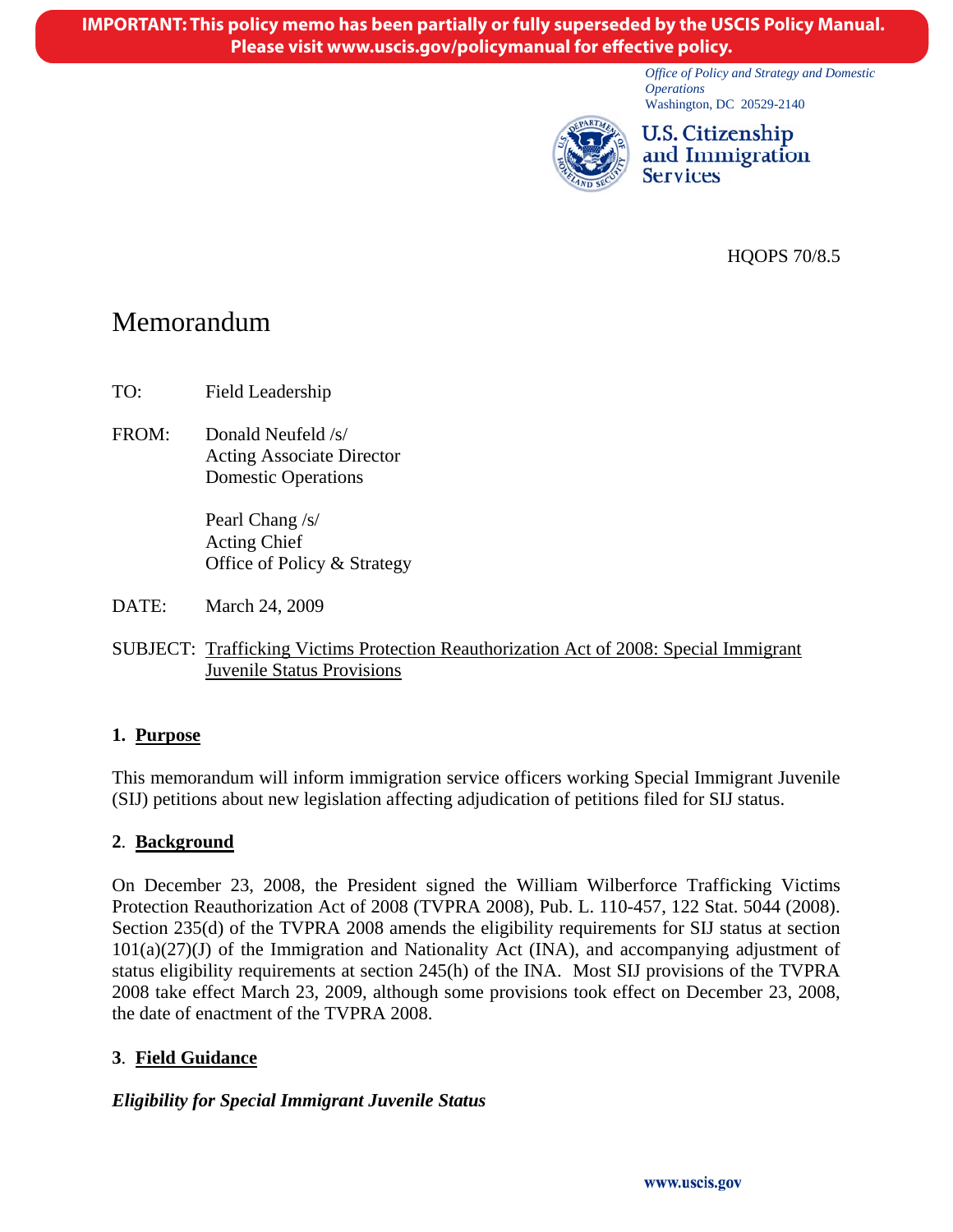# **IMPORTANT: This policy memo has been partially or fully superseded by the USCIS Policy Manual. Please visit www.uscis.gov/policymanual for effective policy.**

Trafficking Victims Protection Reauthorization Act of 2008: Special Immigrant Juvenile Status Provisions

The TVPRA 2008 amended the definition of a "Special Immigrant Juvenile" at section  $101(a)(27)(J)$  of the INA in two ways. First, it expanded the group of aliens eligible for SIJ status. An eligible SIJ alien now includes an alien:

- who has been declared dependent on a juvenile court;
- whom a juvenile court has legally committed to, or placed under the custody of, an agency or department of a State; or
- who has been placed under the custody of *an individual or entity appointed by a State or juvenile court.*

Accordingly, petitions that include juvenile court orders legally committing a juvenile to or placing a juvenile under the custody of an individual or entity appointed by a juvenile court are now eligible. For example, a petition filed by an alien on whose behalf a juvenile court appointed a guardian now may be eligible. In addition, section  $235(d)(5)$  of the TVPRA 2008 specifies that, if a state or an individual appointed by the state is acting *in loco parentis*, such a state or individual is not considered a legal guardian for purposes of SIJ eligibility.

The second modification made by the TVPRA 2008 to the definition of special immigrant juvenile concerns the findings a juvenile court must make in order for a juvenile court order to serve as the basis for a grant of SIJ status. Previously, the juvenile court needed to deem a juvenile eligible for long term foster care due to abuse, neglect or abandonment. Under the TVPRA 2008 modifications, the juvenile court must find that the juvenile's *reunification with one or both of the immigrant's parents is not viable due to abuse, neglect, abandonment, or a similar basis found under State law*. In short, the TVPRA 2008 removed the need for a juvenile court to deem a juvenile eligible for long-term foster care and replaced it with a requirement that the juvenile court find reunification with one or both parents not viable. If a juvenile court order includes a finding that reunification with one or both parents is not viable due to *a similar basis found under State law*, the petitioner must establish that such a basis is similar to a finding of abuse, neglect, or abandonment. Officers should ensure that juvenile court orders submitted as evidence with an SIJ petition filed on or after March 23, 2009, include this new language.

A petitioner is still required to demonstrate that he or she has been the subject of a determination in administrative or judicial proceedings that it would not be in the alien's best interest to be returned to the alien's or parent's previous country of nationality or country of last habitual residence.

# *Age Requirements*

Section 235(d)(6) of the TVPRA 2008 provides age-out protection to SIJ petitioners. As of December 23, 2008, if an SIJ petitioner was a "child" on the date on which an SIJ petition was properly filed, U.S. Citizenship and Immigration Services (USCIS) cannot deny SIJ status to anyone, regardless of the petitioner's age at the time of adjudication. *Officers must now consider the petitioner's age at the time of filing to determine whether the petitioner has met the age requirement.* Officers must not deny or revoke SIJ status based on age if the alien was a child on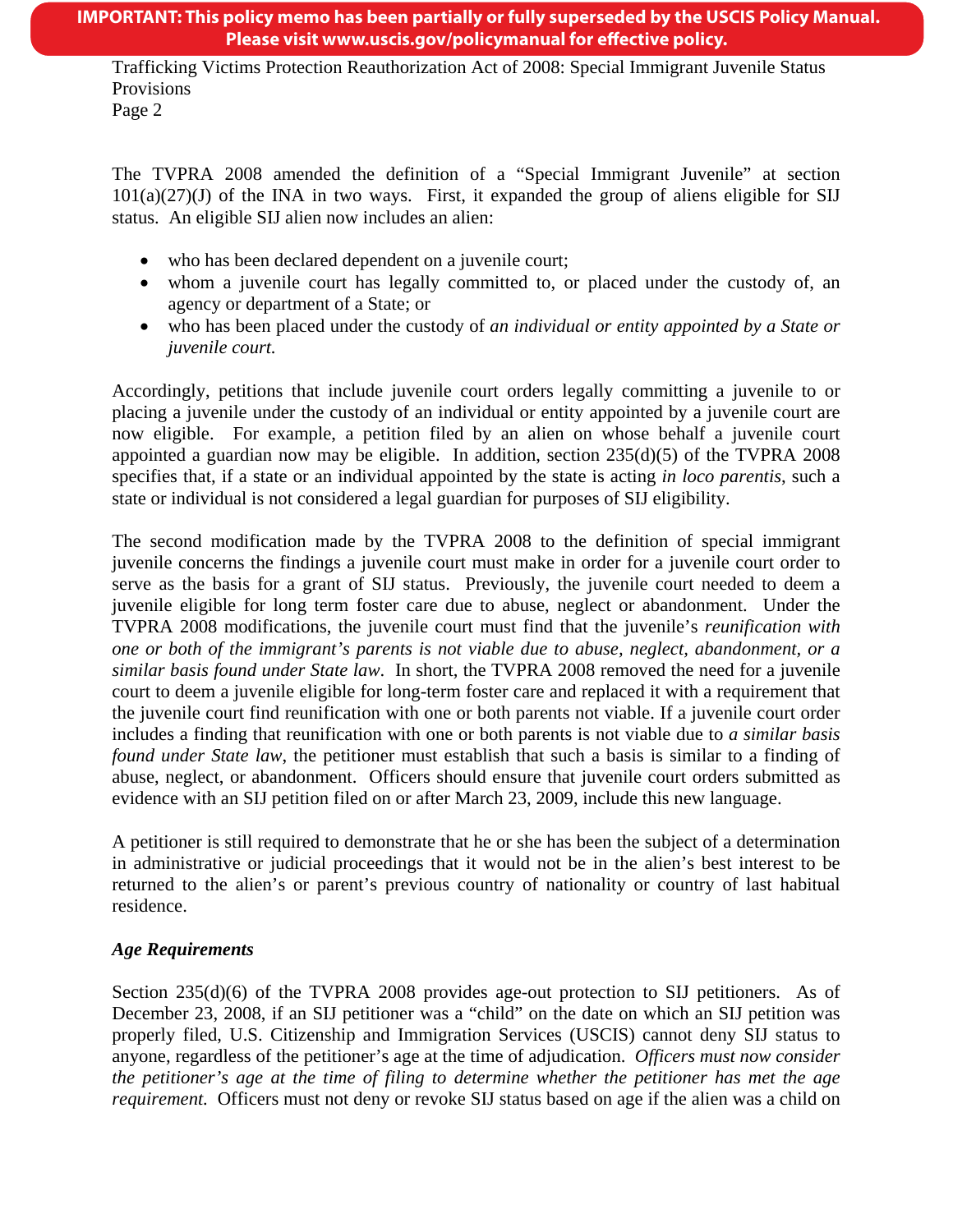**IMPORTANT: This policy memo has been partially or fully superseded by the USCIS Policy Manual. Please visit www.uscis.gov/policymanual for effective policy.** 

Trafficking Victims Protection Reauthorization Act of 2008: Special Immigrant Juvenile Status Provisions

Page 3

the date the SIJ petition was properly filed if it was filed on or after December 23, 2008, or if it was pending as of December 23, 2008. USCIS interprets the use of the term "child" in section  $235(d)(6)$  of the TVPRA 2008 to refer to the definition of child found at section  $101(b)(1)$  of the INA, which states that a child is an unmarried person under 21 years of age. The SIJ definition found at section  $101(a)(27)(J)$  of the INA does not use the term "child," but USCIS had previously incorporated the child definition at section  $101(b)(1)$  of the INA into the regulation governing SIJ petitions.

# *Consent*

The TVPRA 2008 also significantly modifies the two types of consent required for SIJ petitions.

#### Consent to the grant of SIJ status (previously express consent)

The TVPRA 2008 simplified the "express consent" requirement for an SIJ petition. *The Secretary of Homeland Security (Secretary) must consent to the grant of special immigrant juvenile status.* This consent is no longer termed "express consent" and is no longer consent to the dependency order serving as a precondition to a grant of SIJ status.

The consent determination by the Secretary, through the USCIS District Director, is an acknowledgement that the request for SIJ classification is bona fide. This means that the SIJ benefit was not "sought primarily for the purpose of obtaining the status of an alien lawfully admitted for permanent residence, rather than for the purpose of obtaining relief from abuse or neglect or abandonment." See H.R. Rep. No. 105-405, at 130 (1997). An approval of an SIJ petition itself shall be evidence of the Secretary's consent.

# Specific consent

The TVPRA 2008 completely altered the "specific consent" function for those juveniles in federal custody. The TVPRA 2008 vests this function with the Secretary of Health and Human Services (HHS) rather than the Secretary of the Department of Homeland Security as previously delegated to Immigration and Customs Enforcement (ICE). In addition, Congress simplified the language to refer simply to "custody," not actual or constructive custody, as was previously delineated. However, the requirement remains that an SIJ petitioner need only seek specific consent if the SIJ petitioner seeks a juvenile court order determining or altering the SIJ petitioner's custody status or placement. If an SIJ petitioner seeks to obtain or obtains a juvenile court order that makes no findings as to the SIJ petitioner's custody status or placement, the SIJ petitioner is not required to have sought specific consent from HHS. Therefore, on or after March 23, 2009, *officers must ensure that juveniles in the custody of HHS obtained specific consent from HHS to juvenile court jurisdiction where the juvenile court order determines or alters the juvenile's custody status or placement*. USCIS will provide HHS guidance regarding adjudications of specific consent as soon as it is available.

Due to the complex nature and changing requirements of specific consent determinations, USCIS Headquarters (HQ) is temporarily assisting in making the determination on specific consent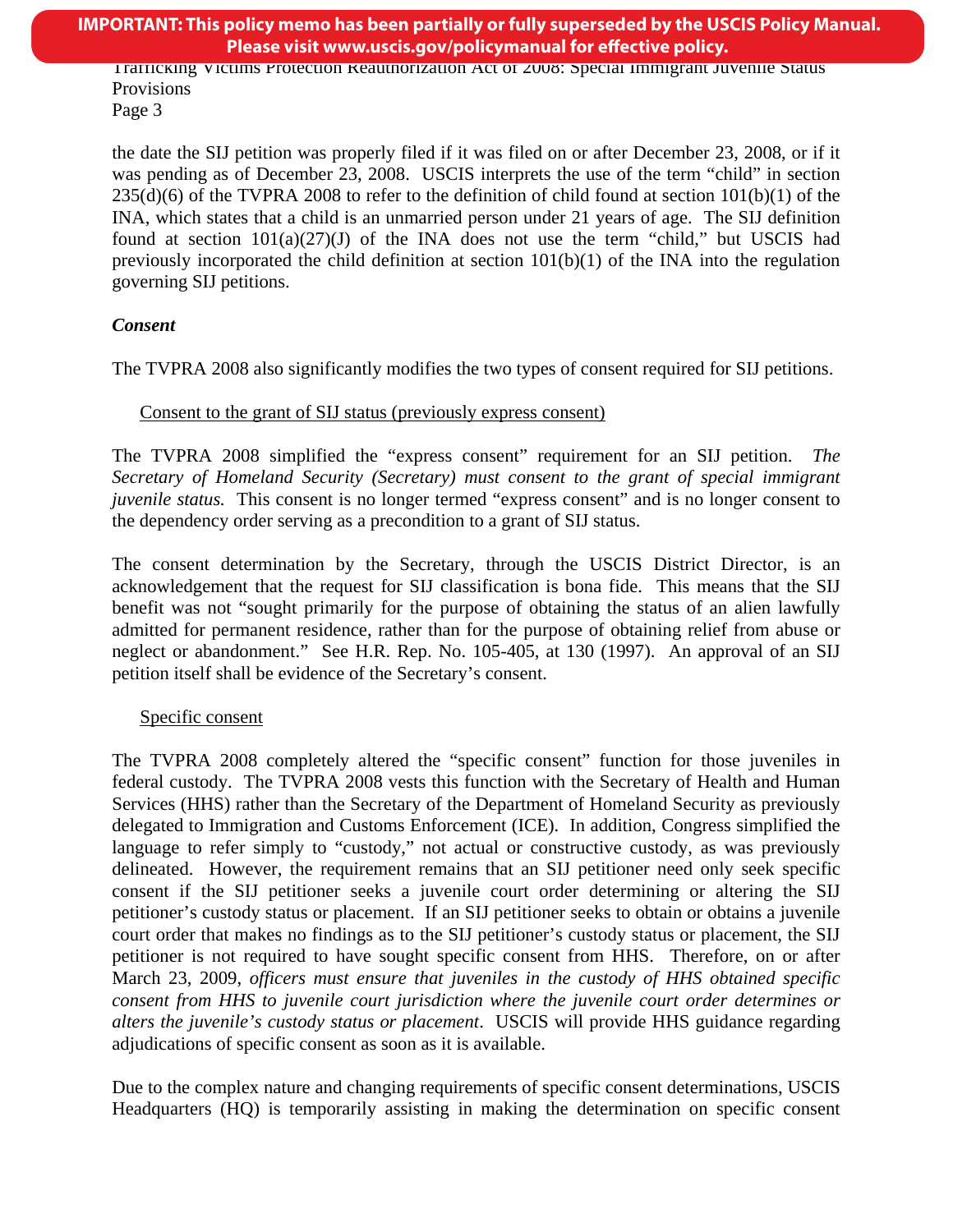#### **IMPORTANT: This policy memo has been partially or fully superseded by the USCIS Policy Manual. Please visit www.uscis.gov/policymanual for effective policy.**

Trafficking Victims Protection Reauthorization Act of 2008: Special Immigrant Juvenile Status Provisions

Page 4

requirements. As outlined in the February 20, 2009 guidance email, Field Officers are instructed to forward certain documents to HQ for those SIJ petitions that may involve specific consent that are filed prior to March 23, 2009. HQ will notify the Field Office of the decision on specific consent. The Field Office will then complete adjudication of the petition. This temporary guidance providing HQ assistance with specific consent determinations will remain in effect until further notice.

# *Expeditious Adjudication*

Section 235(d)(2) of the TVPRA 2008 *requires USCIS to adjudicate SIJ petitions within 180 days of filing*. Field Offices need to be particularly aware of this new requirement and take measures locally to ensure timely adjudication. Officers are reminded that under 8 CFR 245.6 an interview may be waived for SIJ petitioners under 14 years of age, or when it is determined that an interview is unnecessary. Eliminating unnecessary interviewing of SIJ petitioners may help in expeditiously adjudicating petitions. Necessary interviews should be scheduled as soon as possible. During an interview, an officer should focus on eligibility for adjustment of status and should avoid questioning a child about the details of the abuse, abandonment or neglect suffered, as those matters were handled by the juvenile court, applying state law. Under no circumstances can an SIJ petitioner, at any stage of the SIJ process, be required to contact the individual (or family members of the individual) who allegedly abused, abandoned or neglected the juvenile. This provision was added by the Violence Against Women Act of 2005, Pub. L. 109-162, 119 Stat. 2960 (2006) and is incorporated at section 287(h) of the INA. Officers must ensure proper completion of background checks, including biometric information clearances and name-checks.

# *Adjustment of Status for Special Immigrant Juveniles*

The TVPRA 2008 amends the adjustment of status provisions for those with SIJ classification at section 245(h) of the INA, to include four new exemptions. Approved SIJ petitioners are now exempted from seven inadmissibility grounds of the INA:

- $212(a)(4)$  (public charge);
- $212(a)(5)(A)$  (labor certification);
- *212(a)(6)(A) (aliens present without inspection);*
- *212 (a)(6)(C) (misrepresentation);*
- *212(a)(6)(D) (stowaways);*
- $212(a)(7)(A)$  (documentation requirements); and
- *212(a)(9)(B) (aliens unlawfully present)*.

On or after March 23, 2009, none of the above listed grounds of inadmissibility shall apply to SIJ adjustment of status applicants.

Officers are reminded that this list of exemptions is in addition to the waivers available for most other grounds of inadmissibility for humanitarian purposes, family unity, or otherwise being in the public interest. The only unwaivable grounds of inadmissibility for SIJ petitioners are those listed at INA  $212(a)(2)(A)-(C)$  (conviction of certain crimes, multiple criminal convictions, and